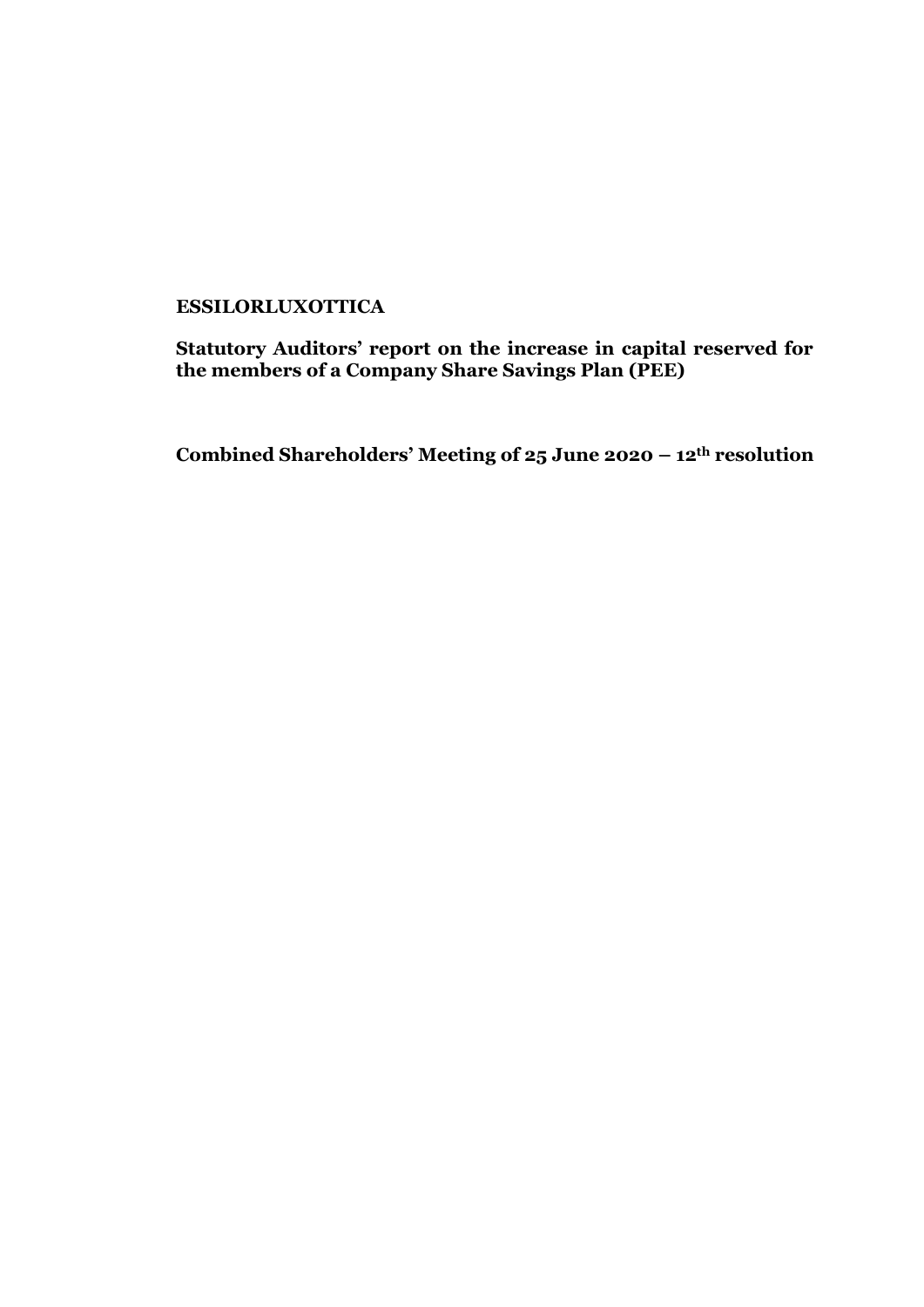**PricewaterhouseCoopers Audit Mazars** 63, rue de Villiers 92208 Neuilly-sur-Seine Cedex

61, rue Henri Regnault 92075 Paris La Défense Cedex

## **Statutory Auditors' report on the increase in capital reserved for the members of a Company Share Savings Plan (PEE)**

## **Combined Shareholders' Meeting of 25 June 2020 – 12th resolution**

*This is a free translation into English of the statutory auditors' report issued in French and is provided solely for the convenience of English speaking readers. This report should be read in conjunction with, and construed in accordance with, French law and professional auditing standards applicable in France.*

#### **ESSILORLUXOTTICA**

147, rue de Paris 94220 Charenton-le-Pont France

To the Shareholders,

In our capacity as Statutory Auditors of EssilorLuxottica, and in compliance with Articles L.225-135 *et seq.* of the French Commercial Code *(Code de commerce)*, we hereby report to you on the proposed delegation of authority to the Board of Directors to decide an increase in capital without preferential subscription rights reserved for employees, eligible corporate officers and former employees, who are members of a Company Share Savings Plan (PEE) of EssilorLuxottica or any companies related to it within the meaning of Article L.225-180 of the French Commercial Code, by issuing shares (without preferential subscription rights) up to a limit of 0.5% of the capital of EssilorLuxottica as at the date of issue, which is submitted to you for approval.

This increase in capital is submitted for shareholder approval in accordance with the provisions of Article L.225-129-6 of the French Commercial Code and Articles L.3332-18 *et seq.* of the French Labour Code *(Code du travail)*.

On the basis of its report, the Board of Directors proposes that the shareholders delegate to it, for a 26-month period from the date of this Meeting, the authority to decide an increase in capital and to cancel their preferential subscription rights in respect of the ordinary shares to be issued. The Board of Directors would be responsible for setting the final terms and conditions of this operation.

It is the responsibility of the Board of Directors to prepare a report in accordance with Articles R.225-113 and R.225-114 of the French Commercial Code. It is our responsibility to express an opinion on the fairness of the information taken from the financial statements, on the proposed